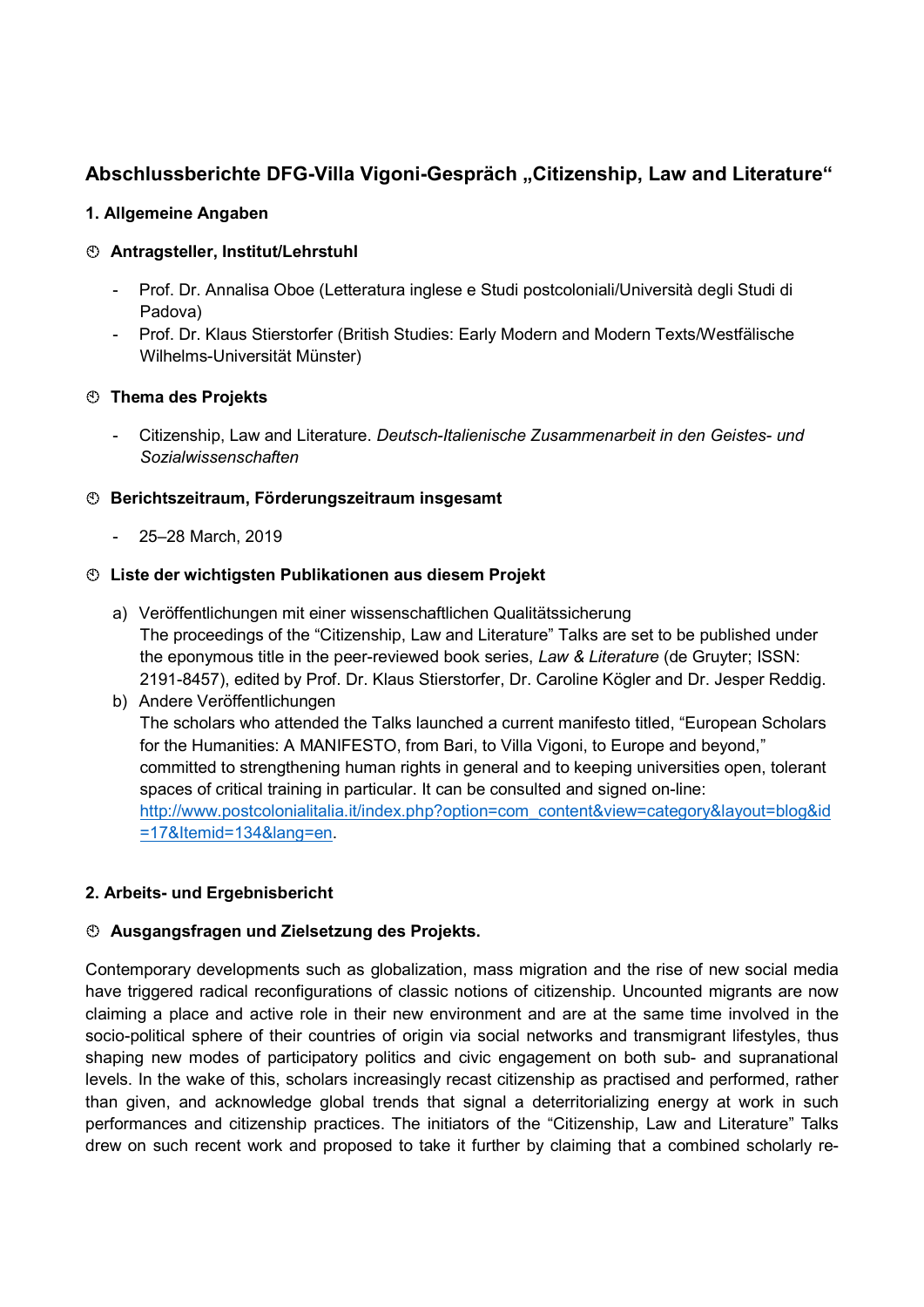visioning of law and cultural production – or in other words, of the normative and the performative dynamics involved here – would make for a crucial trajectory to investigate from a fresh perspective the contemporary dialectics of citizenship constructions. Building on the premise that multidimensional approaches are needed to aptly account for these transformations, they called for an interdisciplinary line of investigation between legal and literary studies that would enrich both disciplines, and that simultaneously promised to productively deal with the complexities that citizenship studies now have to address.

Taken on their own, both legal studies and literary studies have already begun to tackle the problems involved. Legal theory and practice are confronting a contemporary era in which "state sovereignty has been frayed and the institution of national citizenship has been disaggregated," as Seyla Benhabib puts it in her seminal The Rights of Others (1). In the process, European and specifically Italian and German legal debates have shifted notably in light of the arrival of refugees since 2015 in particular. Widely perceived repercussions of this have been, for example, the approval of the Minniti-Orlando immigration decree by the Italian Senate in April 2017, or the collapse of Chancellor Merkel's coalition talks due to the controversy over a German immigration law after the most recent general elections. Literary studies, similarly, have long taken note of the massive impact of literature written by and about migrants and people living in diasporas. Graziella Parati's study on Migrant Writers and Urban Space in Italy, for instance, explores how "[m]igrants, refugees and their children have created complex narratives of urban citizenship" in contemporary Italian literature and film (3). And while an equivalent survey for the German context still stands out, the powerful proliferation of diasporic and refugee cultural work that has been produced after 2015 – such as Kenan Emini's The Awakening (Das Erwachen, 2015), Abbas Khider's A Slap in the Face (Ohrfeige, 2016), Senthuran Varatharajah's The Accretion of Signs (Vor der Zunahme der Zeichen, 2016), Shida Bazyar's At Night All Is Quiet in Tehran (Nachts ist es leise in Teheran, 2017), Olga Grjasnowa's God Is not Shy (Gott ist nicht schüchtern, 2017) and many more – makes it undoubtedly clear that a new cultural subfield is currently emerging that is bound to redefine German citizenship negotiations from such a transnational perspective.

Against that backdrop, the "Citizenship, Law and Literature" Talks suggested that the two disciplines join forces in this complex field of research. They were thus fundamentally motivated by the observation that the practices and policies of citizenship have always been affected by the law, and that their legal dimensions, in turn, are being consciously refracted, negotiated and performed through literature today. To chart and systematize the manifold directions that this dialectical paradigm can take, the Talks on the one hand provided a high-profile forum for exchange on the conceptual and heuristic level, with leading experts from law studies, literary and cultural theory as well as related fields of international relations and transnational or diaspora scholarship entering into conversation. On the other hand, a number of young scholars in particular, participating in the Talks and also actively involved in grassroots movements concerned with the same questions, flanked the theoretical conversation from an intersectoral, practically sensitized perspective.

- Works Cited
	- Benhabib, Seyla. The Rights of Others: Aliens, Residents and Citizens, Cambridge: Cambridge UP, 2004.
	- Parati, Graziella. Migrant Writers and Urban Space in Italy: Proximities and Affect in Literature and Film. Cham: Palgrave Macmillan, 2017.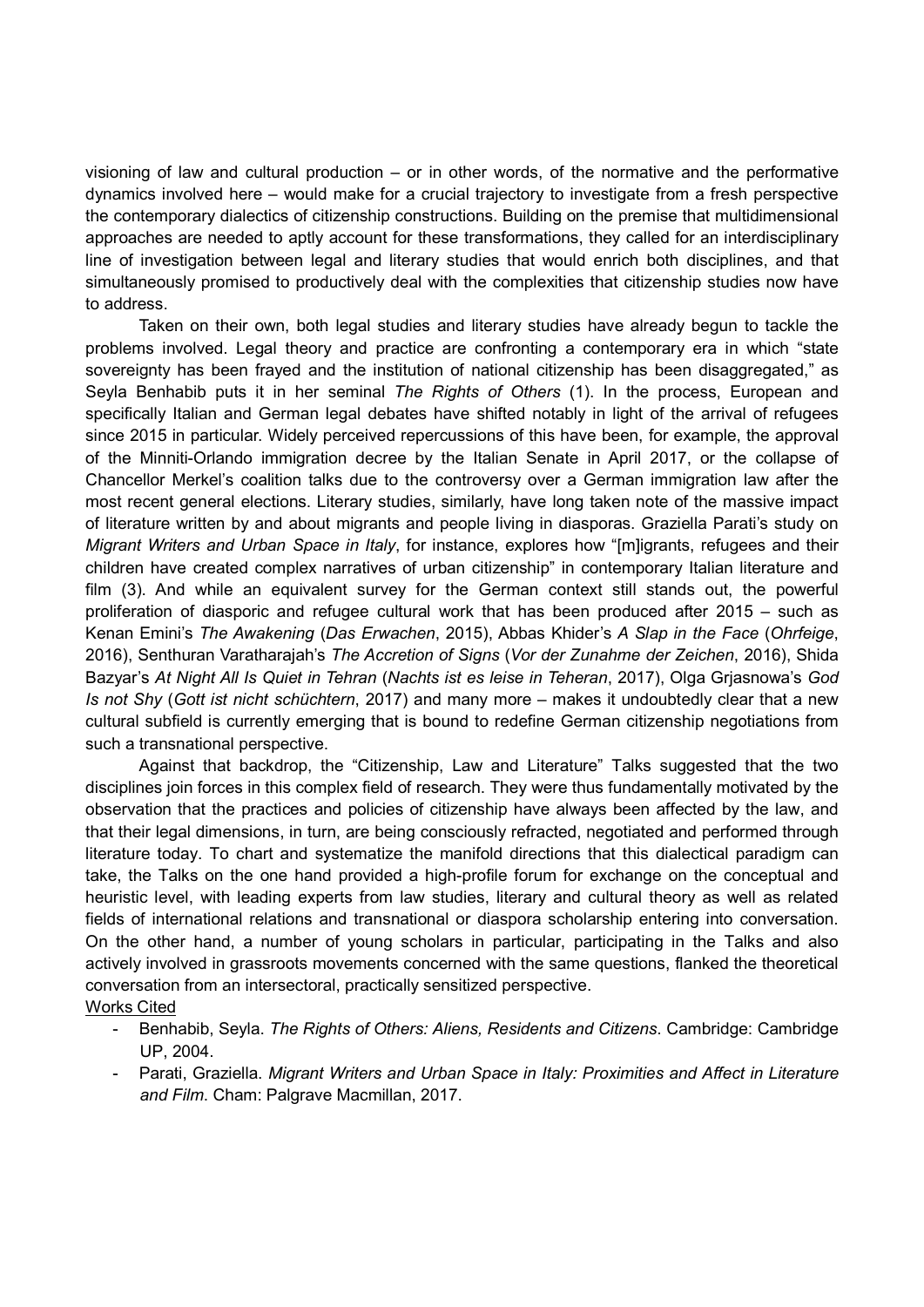#### Entwicklung der durchgeführten Arbeiten einschließlich Abweichungen vom ursprünglichen Konzept, ggf. wissenschaftliche Fehlschläge, Probleme in der Projektorganisation oder technischen Durchführung

"Citizenship, Law and Literature" featured four types of scholarly panels and discussion fora. First, three keynote lectures on the central concept of citizenship were given by leading experts in their respective field, one from a legal studies perspective, one from a literary studies perspective and one from an inter- and transdisciplinary perspective. Second, in line with the specific Talks format, intense on-site discussions of previously circulated and collectively read scholarly papers lay at the heart of the symposium. Third, two fora on citizenship practices – one film screening about the Eritrean-Ethiopian Habesha community of Milan and one work report about the German solidarity movement – linked up with the concept-based discussions in intersectoral orientation. Fourth, technical issues were considered in a setup plenary and a to-be-continued plenary, respectively. At the organisational level, it was unfortunate that quite a number of invited law scholars had to cancel their participation in advance. The comparatively few legal studies perspectives and contributions, however, were all the more focused and dense, and became all the more important during the Talks.

In the first keynote on "Citizenship and Legal Studies," Pier Giuseppe Monateri (Torino) introduced the topic by contrasting global citizenship and historical citizenship, and then went back to an original moment of European history, that is, the French Revolution and its invention of the *citoyen*. He showed that, in the course of this defining event, two models of citizenship emerged: the political one, properly French, and the cultural one, more typical of Germany, in which the idea of national birth was based on the postulate of a common culture, education and language. Thereafter offering conceptualising and categorising models, Prof. Monateri went on to confirm that the emergence of citizenship has from the start been informed by an epistemological shift (differentiating between God/religion and civic society), but has also been a truly transnational affair (as linked to the European movement towards national states, but also to the colonies in the new world).

In the second keynote on "Citizenship and Literary Studies," Chandani Lokuge (Melbourne) tacked the issue of citizenship with a specific focus on Australia. She concentrated on a recent literary phenomenon in Australian letters which has had a worldwide resonance, namely, the attribution of the Victorian Premier's Literary Award to Behrouz Boochani, an Iranian-Kurdish migrant writer actually detained on Manus Island. The case is of double importance for discussions of citizenship, law and literature – first, in regard of the production modalities of Boochani's work. His memoir No Friend but The Mountains (2018) was composed one section at a time and then smuggled out of the detention centre – an outstanding form of literary writing, which testifies to the exceptionality of the author's political status. Second, the case sheds light on the politics of literary awards, citizenship and circulation rights, as Boochani was indeed invited to different cultural events on Australian mainland, but denied access because of his condition as an illegalised individual. As Prof. Lokuge pointed out, this has profoundly interrogated Australian society in view of its national policies and of how issues of values, representativeness, citizenship and "illegality" are contradictorily entangled.

The third keynote was titled "Citizenship through Inter/Transdisciplinarity," and here Avtar Brah (London) approached the topic from a distinctly personalised angle. She gave a retrospective account of her life, first as a girl of Asian descent in Uganda, when the country was still a British colony, then of her teenage years, when Uganda became independent. Finally, Prof. Brah recounted how, after she had gone to the U.S. and to Britain in the 1960s and '70s, President Idi Amin expelled all Asians from Uganda, so that she became a stateless refugee. Against this complex backdrop, which also involved her formative years as both a scholar and a political activist in the West as well as the global South,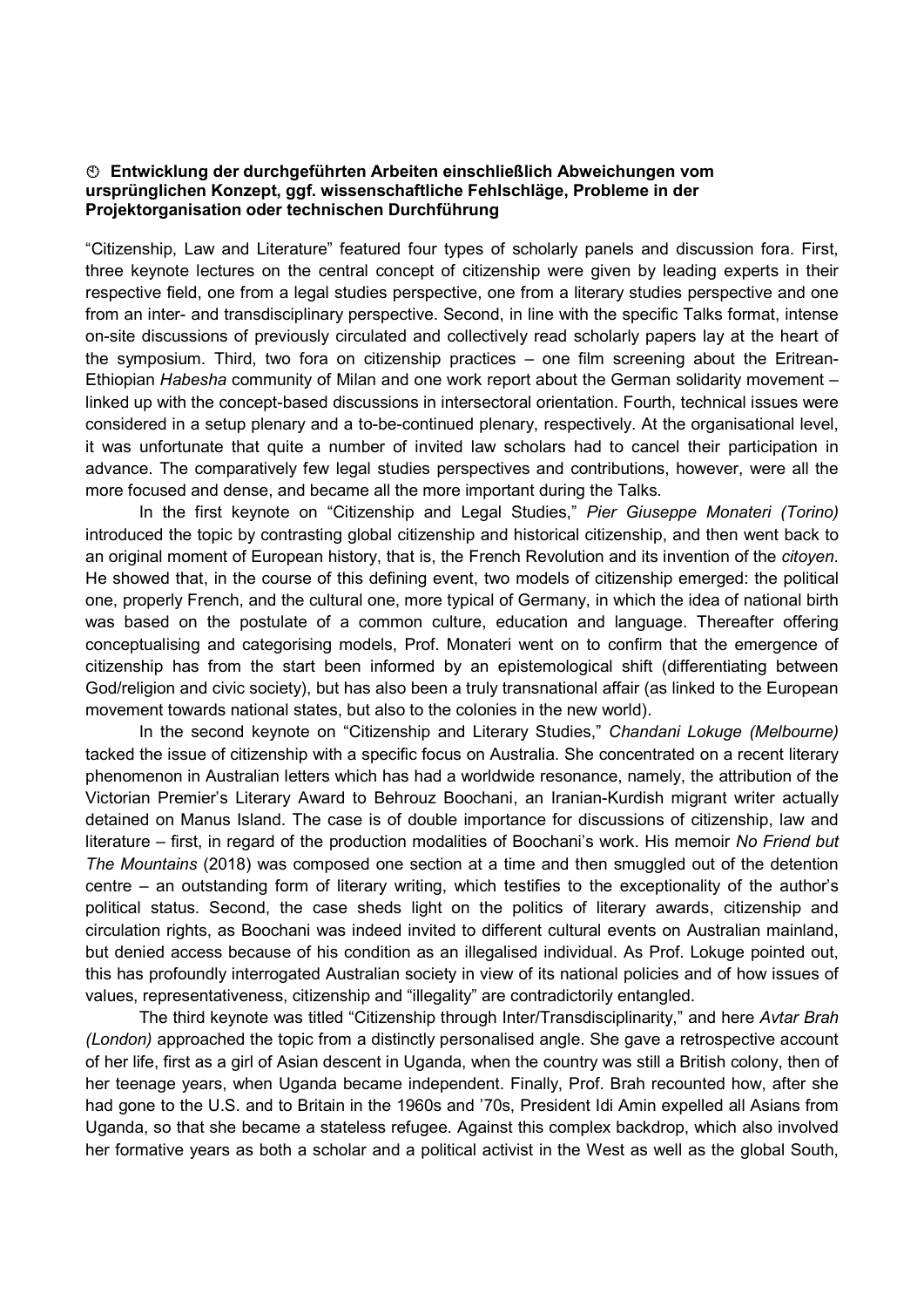she retraced her lifelong engagement as an intellectual and interlinked specific concepts of her pioneering work in social and diaspora studies with citizenship theory. In the process, she paid particular attention to urban centres and the cityscape as spaces where alternative performances of citizenship, beyond state-regulated formal variants, can potentially be realised. She concluded that neither legal nor theoretical negotiations are in the end enough, and that, in line with her activist identity, she called for practical solidarity with those marginalised, disenfranchised and illegalised who are often the subject of scholarship.

 Regarding the previously circulated papers, on-site discussions were preceded by input statements and clustered thematically. In the first panel on "Citizenship and Refugee Imaginaries," Lisa Beckmann (Gießen), in her paper on "'Borders of Belonging': The Narrativization of Disability and Citizenship in Refugee Memoirs," started out by probing the uneasy relationship between citizenship and disability, as negotiated in the 2017 refugee memoir The Girl from Aleppo. She argued that this text, and similar memoirs, problematize the intersection of disability, belonging and citizenship in at least two ways, namely, by depicting disability-specific discrimination of refugees and asylum-seekers on the content level, and by undermining binary ideas of disability/able-bodiedness on the conceptual level. Such memoirs can thus be read as counter-narratives, calling for a revisioned understanding of citizenship in terms of more comprehensive inclusion.

 In the following input statement on "Indian Citizenship and Refugee Diasporas: Imagings in Literature and Cinema," Nilufer E. Bharucha (Mumbai) provided a historical survey of refugee movements to India from East Pakistan and Bangladesh and the related politics of citizenship. Against this backdrop, in particular an in-depth reading and collective discussion of Amitav Ghosh's The Hungry Tide (2004) took place. It became clear that both Indian citizenship laws, specifically in regard of the Bengal diasporas, and the immediately interconnected cultural production, which is amply available and waiting for exploration, remain under-researched issues in the context of citizenship studies, which should be remedied in order for the formulation of a more humane and rehabilitative political approach to ensue, potentially.

Caroline Kögler (Münster), in her presentation on "Magic Pathways, Open Doors: Literature, Performative Citizenship, and Moshin Hamid's *Exit West* (2017)," then offered a close reading of Hamid's celebrated recent novel, and suggested that making use of the concept of the performative reveals how works of fiction themselves participate and intervene in socio-political realities such as the citizenship debate. Focusing on representations of both refugee precarity and refugee agency, in that sense she saw Exit West as a textual example that succeeds in performing acts of un-writing or rewriting the idea of citizenship in general, and the European citizenship regime in particular.

 In the panel's final contribution, "The Sri Lankan Tamil Refugee in Tamil Nadu, India: A Problem that Cannot Be Willed Away," Sridhar Rajeswaran (Mumbai) traced Tamil migration and cross-cultural encounter throughout the centuries, concentrating on Sri Lankan Tamil arrival in India in the modern period. Historical events in the context of the 1983 beginning of the Sri Lankan Civil War were outlined, which resulted in a mass movement of tens of thousands of Tamil refugees to the state of Tamil Nadu, India. Prof. Rajeswaran illuminated ethno-national tension and the complex citizenship problems that have risen in this context and in view of a tradition of deficient response on the part of succeeding Indian governments. The suggestion was to more keenly study literary and cultural production stemming from Tamil minorities, and understand their voices as potential inter- and crosscultural bridges in a space otherwise dominated by narratives of hegemony and practices of violence.

 The second panel, "Philosophical Reflections," was spearheaded by Daniela Carpi (Verona) and her paper on "The Ambiguous Nature of Citizenship." Prof. Carpi offered a survey of citizenship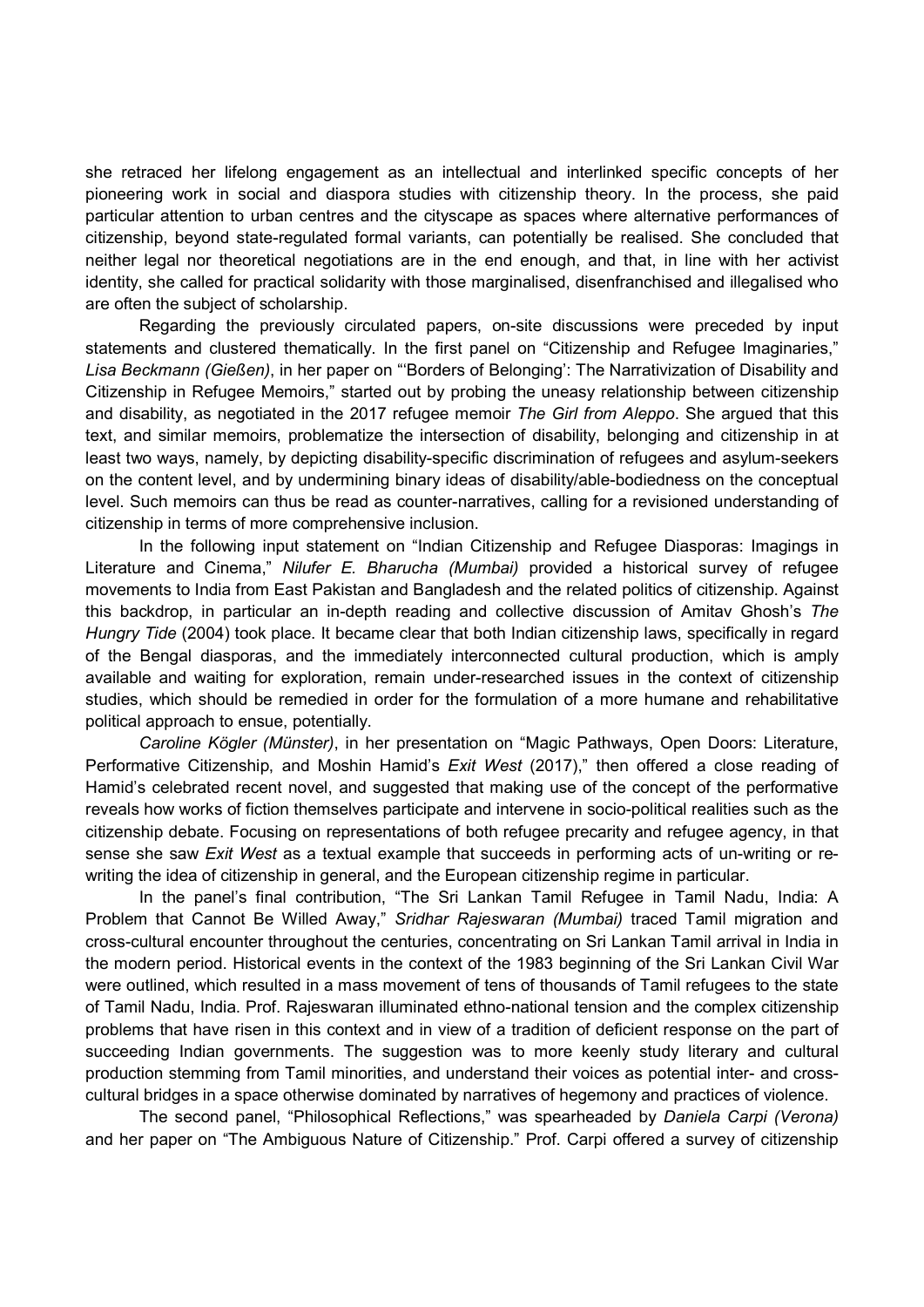conceptualisations, starting in antiquity, traversing French Revolution redefinitions and leading up to Isin's postulate of "citizenship acts." This triggered a discussion of two recent novels, Jeffrey Archer's Heads You Win (2018) and George Saunders's The Brief and Frightening Reign of Phil (2005). The twofold argument was that the former, with its postmodern projection of alternate realities, counters recent nationalist and ethnocentric formulations of citizenship to evoke instead a community of civic association and liberal ethos, while the latter, an enigmatic philosophical parable, deconstructs the very trajectory of traditional citizenship as based on ideas of borders, sovereignty and resultant social exclusion mechanisms.

 "The Ontopolitical Signature of Citizenship: For a Theo-Bio-Political Archeology of the 'Citizen'" by Cristina Costantini (Perugia) followed up to demonstrate that there is a constitutive opacity at the core of the concept of citizenship, as it has been handed down throughout the ages. Ever since antiquity, and spanning well into the modern age, formal definitions of the citizen have, along these lines, been marked by a logics of sacrifice, even an at least symbolic gesture of death (reminiscent also of the Christian design of redemption). This phenomenon, however, should in consequence not be met with scepticism, but should rather be embraced, offering as it does an interpretive potential in any definition of the citizen, which in turn, when it comes to strategic practices of citizenship, Prof. Costantini read as a form of theo-political and biopolitical agency.

 In her contribution "Notes for a Critical Legal Theory for Citizenship and Border Studies," Enrica Rigo (Roma) thereafter started out with theoretical reflections on the contingency of borders, and the biopolitical exclusions entailed, only to apply them to the immediately practical refugee question as debated and regulated in the European Union. The case of civil sea rescue missions, and the comprehensive move to criminalise them, as well as fieldwork experience with female refugees arriving from Nigeria in Southern Italy were evoked to argue that European migration management has in recent times become a target of state control and object of authoritative intervention. In scholarly response, Prof. Rigo advocated a more refined understanding of the categories of race and gender both for an intersectional approach in citizenship studies and in critical legal theory.

 Finally, Laura A. Zander (Munich) in "Visions of Citizenship: 'A Stranger's Case' or 'What Would You Think to Be Thus Used?'" provided a transhistorical survey of the concept of citizenship to arrive at a differentiation of two text types – law and literature – as not inseparably divided, but rather as two sets of discourses positioned on an intersecting and overlapping continuum. In that sense, both legal and literary concepts negotiate what it means to be a citizen and make political arguments, accordingly, although the law tends to re-inscribe reliable, authoritative rules and structures, whereas literature can be said to confidently operate on the grounds of flexibility, provisionality and ambiguity. The latter's specifically ethical dimension was presented through a close reading of the "The Stranger's Case," a theatrical extract ascribed to Shakespeare and recently performed at the Globe Theatre as a call to solidarity on the occasion of the World Refugee Day.

In the third panel, titled "New Challenges in a New Europe," Valentina Adami (Verona) led a discussion on "Ecological Citizenship and Young-Adult Climate Fiction," arguing that the current environmental crisis necessitates a new notion of citizenship that is alert to an ethical obligation of reducing one's ecological footprint. The pertinent concept of ecological citizenship is inherently transnational in nature, postulating the citizen's affiliation with the environment rather than the state or some other community. More to the point, it categorically merges the private and the political, and it is in this context that young-adult fiction, starting out from adolescents' identity quest(ion)s while dealing with broader environmentalist issues, becomes a potential key agent of socio-ecological change. The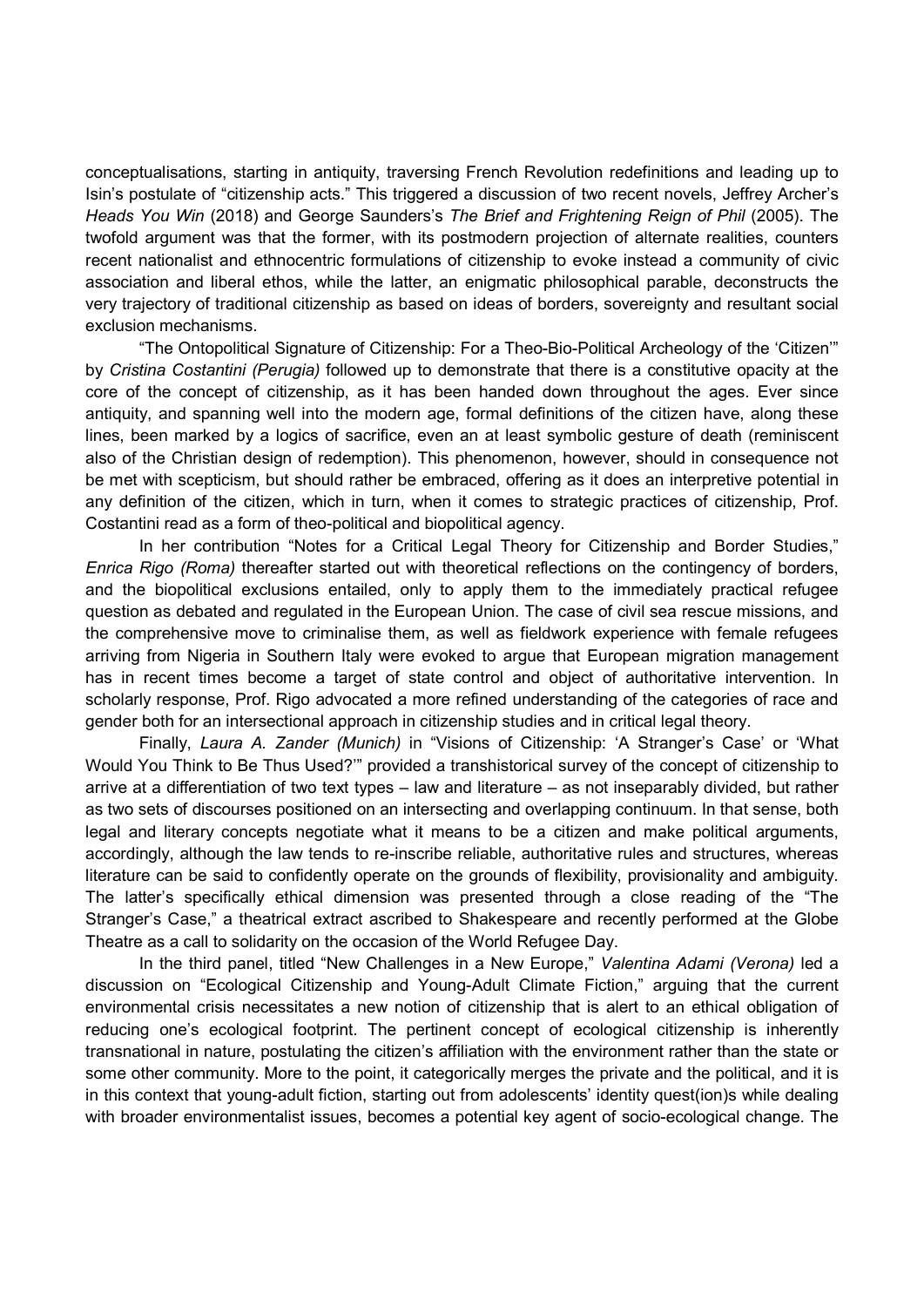sub-genre was presented as a most promising field of future research, and exemplified by Julie Bertagna's Exodus trilogy (2002–2011) and Saci Lloyd's Carbon Diaries series (2009–2010).

In the following, Annalisa Oboe (Padova) in "From Africa to Europe: Trafficking Women, En/Gendering Citizenship?" charted notions of freedom and citizenship in Chris Abani's Becoming Abigail (2006) and Chika Unigwe's On Black Sisters' Street (2009). These two "narratives of illegality" detail incidents of brutality and the very denial of "the rights to have rights" with regard to their Nigerian protagonists being trafficked across British and Belgian borders, but at the same time they resist classic literary victimisation and sexualisation stereotypes. Such resistance strategies, claimed Prof. Oboe, consist in their enactment of combative, creative, resourceful women and, in a more fundamental sense, in the deconstruction of traditional geo- and biopolitical border imaginaries that succeeds in re-composing alternative geographies of the human and indeed the world. Abani's and Unigwe's texts are outstanding to the extent that they refrain from offering ultimate visions of closure and instead embrace the disquieting principle of paradox, which may well form the starting point for rethinking dominant totalising, and exclusionary, models of citizenship within the European framework.

Katja Sarkowsky (Augsburg), in her paper on "Literary Negotiations of Citizenship and Belonging in Kamila Shamsie's Home Fire (2017)," went on to explore a specific primary text in the larger context of citizenship studies and the field of law and literature. She analysed Shamsie's much applauded recent novel in relation to its intertext, Sophocles's Antigone, and spelled out the implications this entails for a consideration of contemporary British citizenship laws, which in turn resulted in a meta-discussion of field and subject formation. Thus on the one hand offering a classically fashioned close reading, and on the other hand navigating crucial questions of topical scope, conceptualization, methodology and ethicality that the scholarly community is now urged to respond to, this contribution served a truly integrative purpose.

In the panel's concluding statement, Klaus Stierstorfer (Münster) followed suit and even more pervasively surveyed the pertinent emerging field in his talk on "Citizenship and the New 'European' Novel in English." Systematically setting out to chart the multidimensional contours of the "interdiscipline" of citizenship, law and literature, he reflected upon questions of authorship, form, marketing conditions and reception histories of literary texts as well as the political, legal, ethical and affective functions such texts obtain in non-literary discourses of citizenship. In the broader European context, as Prof. Stierstorfer observed a coincidence of Britain's drifting away from the rest of the continent, on the one hand, and a proliferation of literary texts written by non-Anglophone authors in English (either in translation or written in the authors' second language), on the other, he suggested that a common and complex redefinition of European cultural heritage may now be under way. To capture this intrinsically transnational development, scholarship on the emergent new "European" novel, and interrelated citizenship negotiations, is in order, and might start with exemplary authors such as Karl Ove Knausgård, Elena Ferrante or Marc Elsberg (aka Marcus Rafelsberger).

The final panel was titled "Trends in Transnational and Black Studies" and introduced by *Elina* Bordin (Padova), who in "The 'Peculiar Citizenship' of African Americans" historically traced U.S. American legal and cultural notions of citizenship in relation and contradistinction to African Americans. The key term here was the adjective "peculiar," stemming from the euphemistic description of American slavery as "peculiar institution," and in that vein set the tone to map its exclusionary, destructive repercussions up until the present day. While African Americans, considered less than human under slavery, were made formal U.S. citizens in 1868 and overcame racial segregation after the civil rights movement, their full civic and cultural recognition must still be questioned today. A concluding discussion of contemporary, trans- and subnational socio-political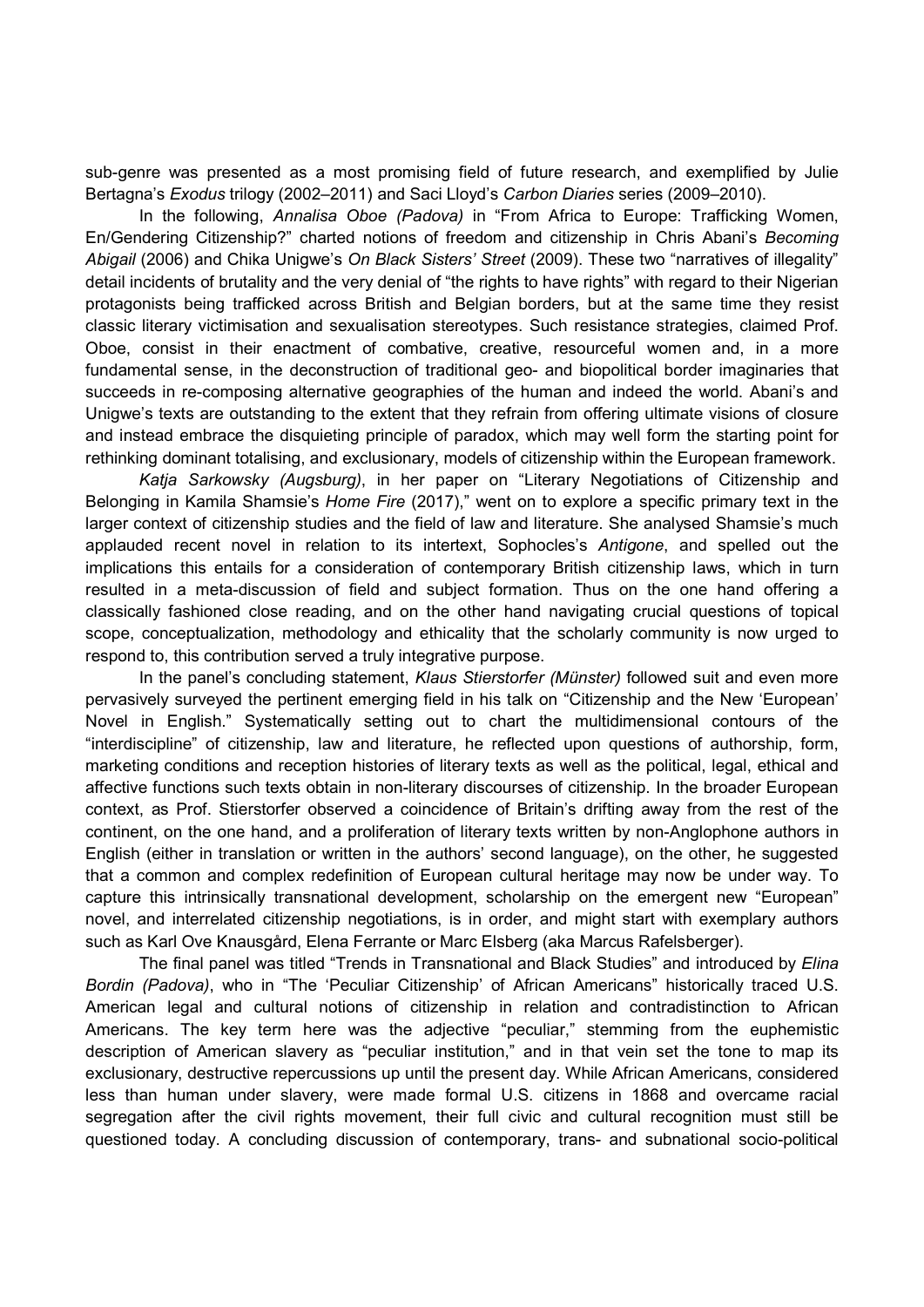trends like Afropolitanism or the industrial prison complex outlined future developments that this specific discourse will take.

 After that, in her contribution on "Children's Rights and Citizenship at the Intersection of Childhood, Mobility and American Studies," Sunčica Klaas (Potsdam) inquired into the subfield of childhood studies to lay out the very specific forms of in- and exclusion that pertain to children in the global citizenship regime. First drawing on empirical examples like the DREAMers movement in the Mexican-American context or the case of unaccompanied minors having fled to Europe, and then pointing to a number of paternalist (mis)representations in particular political and emotional economies, she argued that the resultant stereotypical and sentimentalist imaginary has a silencing effect for children themselves. In turn, Dr. Klaas introduced the project "Minor Migrations," which she has co-developed, and presented it as an exemplary scholarly joint venture that sets out in the literary and cultural studies arena but reaches out to disciplines like legal studies, anthropology and sociology. The ultimate aim of "Minor Migrations" was in fact said to go beyond academia and extend into the practical realm by appealing to policy makers, activists, artists and other stake holders who work with children.

Françoise Král (Paris), in her succeeding paper titled "Of Transnationalism, Hard Borders and Malleable Cartographies," similarly probed to what extent (diasporic) literature and (diasporic) literary studies can make a more pragmatic contribution to an understanding of ethical principles, hard political rights and practical citizenship conditions. Her suggestion was that, while texts oftentimes lie at the core of national mythologies and thus indeed construct ideas of citizenship, these mythologies and ideas are all-too often presented as smooth and homogenous in the public. Literary studies, especially when sensitized to transnational and diasporic paradigms, conversely investigates its objects of research as prismatic lenses that do not reflect smooth grand narratives but rather refract their constitutive lines, so as to perform, instead, malleable artificial and artistic cartographies. In the pragmatic sphere of political life, such an insight can, for example, help see through, and criticise, the formulaic, systemically enforced quality of refugees' fabricating their self-image in asylum hearings, and the narrative and political implications that emerge thereof.

In the concluding presentation, Janet M. Wilson (Northampton) began by aptly reviewing the state of the interdisciplinary field in "Transnational Citizenship as Contestatory Practice: Refugees, the Law and Literature." She observed two global trends currently at work from the perspective of citizenship studies, trends that are empirically grounded in transnational migration: on the one hand, a political return to the principle of the strong nation-state and intensified defence of territorially bound citizenship norms, which concurs with a tightening of borders and ever more authoritative exclusion practices especially in the global North; on the other hand, the demographic fact of present-day mass mobility, new forms of diasporic lifestyles as well as refugeehood, where individuals on the move not merely claim but in fact practice and perform alternative types of entitlement and inclusion, which is circumscribed by the "autonomy of migration" paradigm. Prof. Wilson then called for scholarly solidarity with marginalised individuals and refugees. She suggested that this could be realised through studying their voices more systematically – as disseminated in the two-volume Refugee Tales (2016–2017) or Behrouz Boochani's abovementioned detention camp memoir, for example –, through collaboration with and letters of support for human rights activists or letters of critique to policy makers.

 Fleshing out all the described scholarly work from an indeed practice-oriented perspective, two case studies of citizenship re-negotiations that took their origin in fieldwork or from the social grassroot were presented in the two succeeding fora. The first was a film screening and discussion of The Asmarina Project (2015), with the film's director, Alan Maglio (Milan), being present. Focusing on the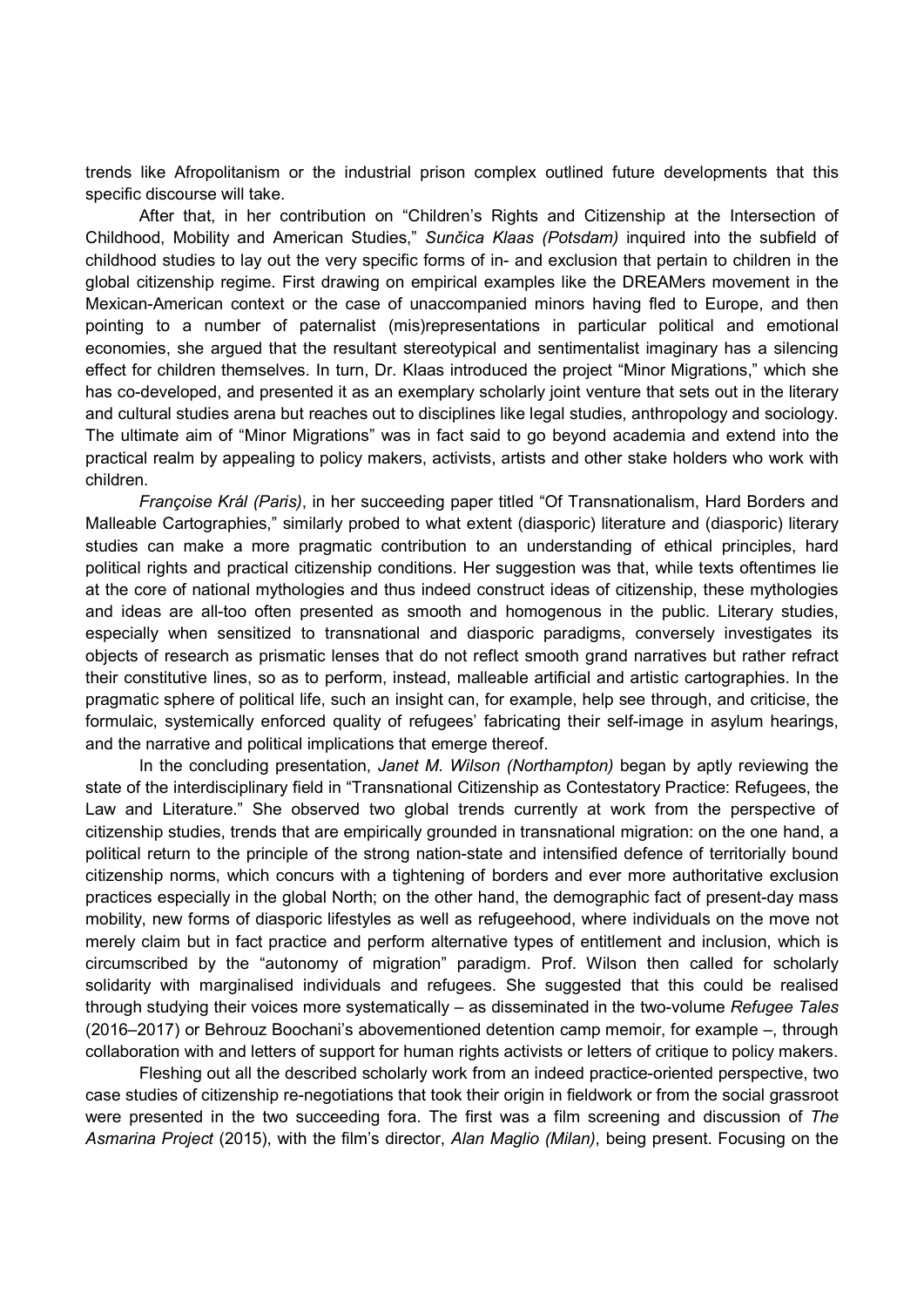Italian context and offering a diachronic perspective, Asmarina explores half a century of Eritrean-Ethiopian migrant life and membership practice of the Habesha community of Milan. In so doing, it has perhaps for the first time brought to light a postcolonial heritage little scrutinized up to now: the everyday life stories of those who have lived in the city for years, those who were born in Italy and the daycare of refugees who arrived post-2015. Besides providing insights as to both content matters and production details after the screening itself, Maglio had prepared an after-show presentation with exclusive extra footage and anecdotes from his overall life and work as a cultural producer.

The second forum comprised a work report on the solidarity movement, presented by Jesper Reddig (Münster), a researcher, community worker and activist in several city-of-refuge and solidarity initiatives in Münster and the surrounding area. Focusing on the German context and offering a synchronous perspective, he demonstrated how human rights campaigners have been working, since 2015, on a German (and European) adaptation of the American model of the "sanctuary city" by building so-called "solidarity cities." To date, twenty-two German solidarity initiatives have been founded (next to two Swiss ones and an Austrian one), and their members are forging bottom-up participation opportunities for and with local refugees in the realms of housing, education, work and health care. It was shown how such activism, which takes theoretical underpinning from urban citizenship studies, has in recent years made a major, if not pervasive enough, difference when it comes to the implementation of refugee rights and the struggle against illegalisation.

As to the fourth panel type, apart from the technical issues that were therein discussed, it was also in the to-be-continued plenary that the "European Scholars for the Humanities MANIFESTO" was discussed and pre-drafted (see 1. Allgemeine Angaben and 3. Zusammenfassung).

### Darstellung der erreichten Ergebnisse und Diskussion im Hinblick auf den relevanten Forschungsstand, mögliche Anwendungsperspektiven und denkbare Folgeuntersuchungen

The "Citizenship, Law and Literature" Talks effectively inquired into, used and developed further methodological, conceptual and heuristic tools for the study of contemporary citizenship practices. A particularly productive encounter was that between legal studies experts (if admittedly few; see above) and literary scholars, who joined forces with a view to developing an interdisciplinary vocabulary that will assist them in the future in aligning their efforts towards a better understanding of the phenomena under scrutiny. More to the point, they envisaged how their concept-based approaches and research models, in intersectoral fashion, could be fed into political, social and cultural decision processes, with a specific focus on Italy and Germany as situated in a European context. A notable outcome of this latter endeavour was the discussion and subsequent launch of the "European Scholars for the Humanities MANIFESTO," and the respective agreement, in general, of a reinforced scholarly attentiveness to practical questions bound up with citizenship issues as well as the related sphere of realpolitik.

### Stellungnahme, ob Ergebnisse der Vorhaben wirtschaftlich verwertbar sind und ob eine solche Verwertung erfolgt oder zu erwarten ist

Apart from the publication of the scholarly results of the Talks, the organisers do not expect any immediate economic outcomes.

### Wer hat zu den Ergebnissen des Projekts beigetragen (Kooperationspartner im In- und Ausland, Projektmitarbeiter/innen usw.)?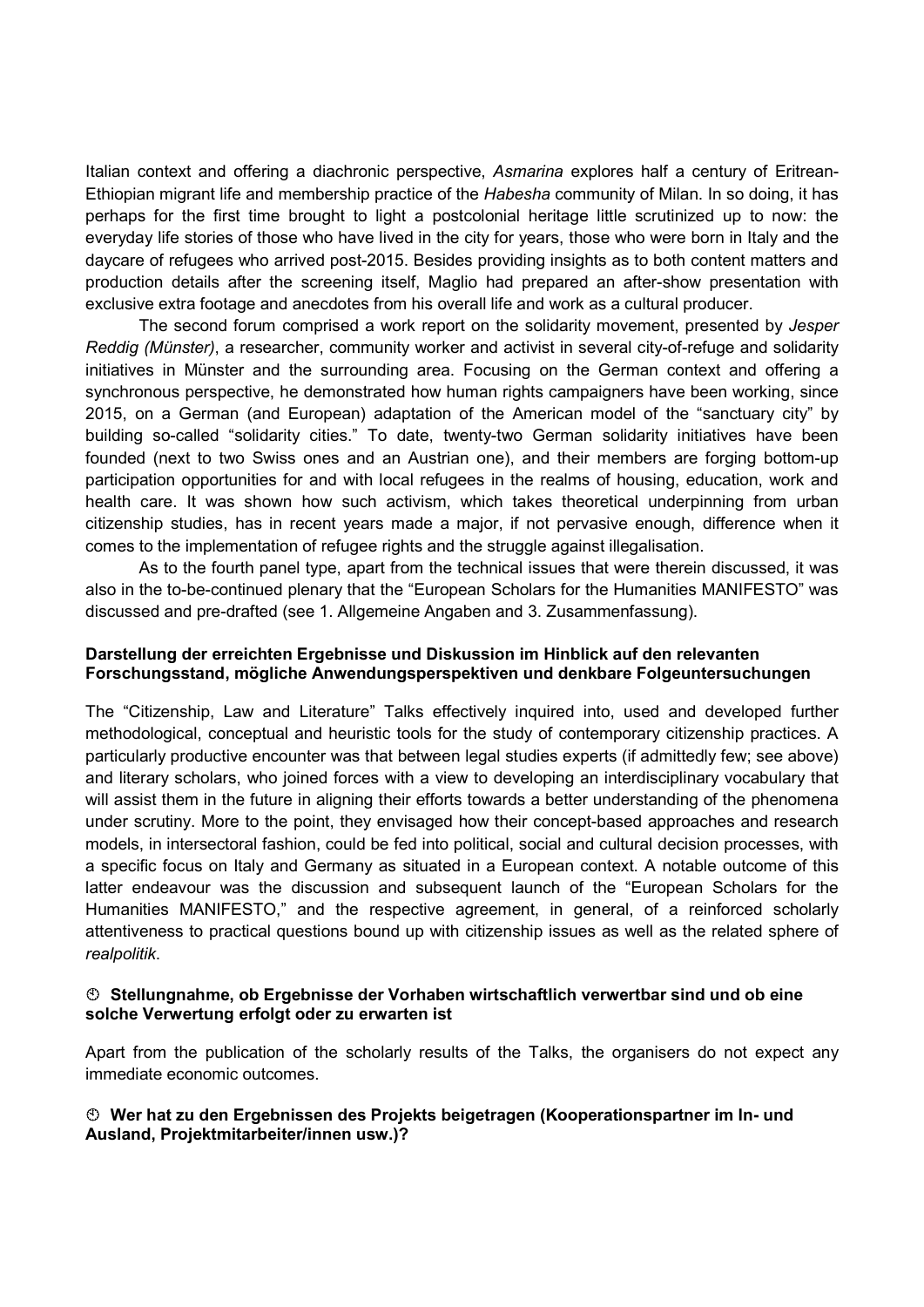The symposium facilitated exchange between the following international experts from the fields of legal, literary and citizenship studies, including a number of doctoral and post-doctoral researchers:

- 1) Dr. Valentina Adami (Università degli Studi di Verona)
- 2) Lisa Beckmann, M.A. (Justus-Liebig-Universität Gießen)
- 3) Prof. Dr. Nilufer Bharucha (University of Mumbai)
- 4) Dr. Elisa Bordin (Università degli Studi di Padova)
- 5) Prof. Dr. Avtar Brah (Birkbeck, University of London)
- 6) Prof. Dr. Daniela Carpi (Università degli Studi di Verona)
- 7) Prof. Dr. Cristina Costantini (Università degli Studi di Perugia)
- 8) Dr. Sunčica Klaas (Universität Potsdam)
- 9) Dr. Caroline Kögler (Westfälische Wilhelms-Universität Münster)
- 10) Prof. Dr. Françoise Král (Université Paris-Nanterre)
- 11) Prof. Dr. Chandani Lokuge (Monash University Melbourne)
- 12) Alan Maglio (Milano)
- 13) Prof. Dr. Pier Giuseppe Monateri (Università degli Studi di Torino)
- 14) Prof. Dr. Annalisa Oboe (Università degli Studi di Padova)
- 15) Prof. Dr. Sridhar Rajeswaran (Centre for Advanced Studies in India)
- 16) Dr. Jesper Reddig (Westfälische Wilhelms-Universität Münster)
- 17) Prof. Dr. Enrica Rigo (Università degli Studi Roma Tre)
- 18) Prof. Dr. Katja Sarkowsky (Universität Augsburg)
- 19) Prof. Dr. Klaus Stierstorfer (Westfälische Wilhelms-Universität Münster)
- 20) Prof. Dr. Janet Wilson (University of Northampton)
- 21) Dr. Laura Zander (Ludwig-Maximilians-Universität München)

Networks that directly contributed to the success of the conference include the following:

- The Associazione Italiana Diritto e Letteratura (AIDEL) is an association for the promotion of the exchange between the disciplines of legal and literary studies, headed by Prof. Dr. Daniela Carpi. Its members include numerous German experts from various universities.
- The Centre for Advanced Studies in India (CASII) is a registered, independent, non-profit institution set up for the promotion of excellence in higher research and for academic cooperation. Its principal emphasis in research is in the construct of culture as a codification of knowledge; cultural studies as problematisation of discourses of knowledge; cultural studies as enabler of ideological discourses such as that of nation, gender, community, religion and race. CASII was represented at the Talks by Prof. Dr. Sridhar Rajeswaran.
- The South Asian Diaspora International Researchers' Network (SADIRN) is a multidisciplinary and collaborative humanities project devoted to current and future trends in South Asian diaspora scholarship. It clusters the respective diasporic research communities to promote and disseminate scholarship within and beyond the network proper. SADIRN's founding coordinator Prof. Dr. Chandani Lokuge delivered a keynote lecture at the Talks, where other present members included Prof. Dr. Avtar Brah, Prof. Dr. Annalisa Oboe, Prof. Dr. Klaus Stierstorfer and Prof. Dr. Janet Wilson.

### Qualifikation des wissenschaftlichen Nachwuchses im Zusammenhang mit dem Projekt (z.B. Diplome, Promotionen, Habilitationen usw.)

Among the participants was a substantial number of doctoral and post-doctoral researchers. Lisa Beckmann, a PhD candidate in cultural studies specializing in the history of disability, had submitted a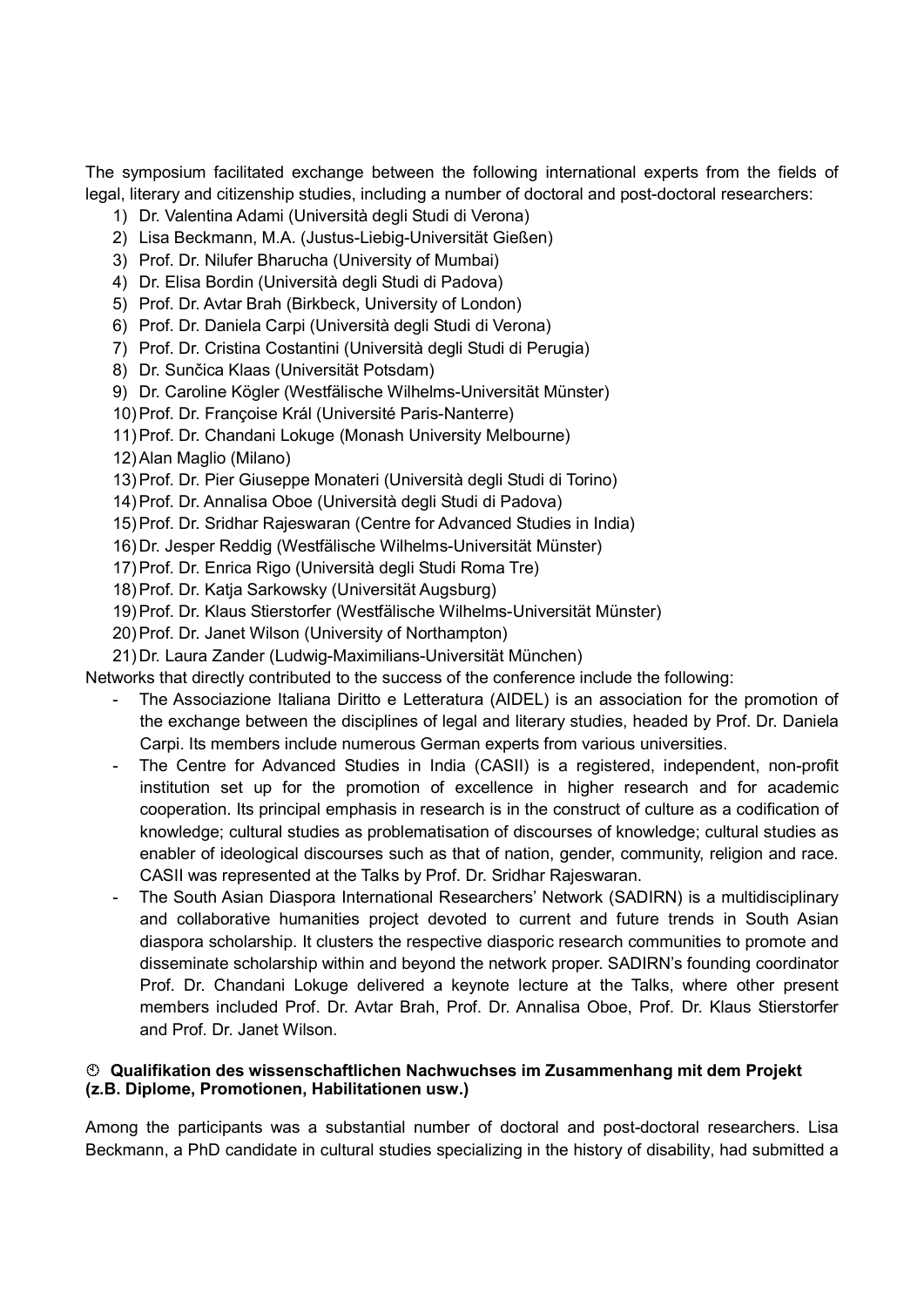strong doctoral student's proposal, in response to a Europe-wide call for applications specifically directed at young scholars. Her dissertation, focusing on cultural, sexual and legal politics of disability representation, is immediately related to topics discussed at Villa Vigoni. Scholars in the post-doctoral phase whose proposals had convinced the committee were Dr. Valentina Adami, Dr. Sunčica Klaas and Dr. Laura Zander. Their research interests in citizenship in the context of bioethics and ecocriticism (Adami), childhood studies and transnational adoption (Klaas) as well as transhistorical literary and legal theory (Zander), likewise, are at the core of the complex of "Citizenship, Law and Literature." Post-doctoral researchers working at the chairs of the two coordinators, Prof. Dr. Annalisa Oboe in Padova and Prof. Dr. Klaus Stierstorfer in Münster, and assisting in the organisation of the Talks, included Dr. Elisa Bordin, Dr. Caroline Kögler and Dr. Jesper Reddig. All of them position their current projects at the intersection of citizenship studies and the field of law and literature.

### 3. Zusammenfassung

### Allgemeinverständliche Darstellung der wichtigsten wissenschaftlichen Fortschritte und ggf. ihrer Anwendungsaspekte.

#### "Überraschungen" im Projektverlauf und bei den Ergebnissen.

#### Hinweise auf mögliche Erfolgsberichte in den Publikumsmedien.

For a long time, modern citizenship denoted national belonging, legal equality and a set of rights and duties to be bestowed by a state on individual members of a society. Yet in recent decades, new forms of global mobility and transnational political participation have exposed the limits of such an understanding. In Europe, this shift has become particularly evident under the impact of massive migration. Against such a complex backdrop, the "Citizenship, Law and Literature" Talks postulated that it is only innovative multidimensional and indeed intersectoral approaches, combining interdisciplinary theoretical analysis and a practice-oriented view at the realm of realpolitik, which can account for the concept of citizenship under the new paradigm. In this context, the Talks have revealed that the field of law and literature as an "interdiscipline" provides a particularly fruitful approach to explore the pertinent, interdependent questions and problems, ranging from (top-down) juridical issues of political citizenship to the (bottom-up) cultural and literary performance of citizenship in local and global contexts. Legal studies specialists and literary scholars, as well as fieldworkers and activists, together started developing what can count as a budding interdisciplinary and intersectoral area of research and potential campaigning. A substantial range of traditional and recent citizenship theories – from the Athenian model of citizenship-as-achievement through Isin's concept of the "activist citizen" – as well as case studies of citizenship practice – be it performed by Milan's Habesha community of the Porte Venezia district or the current solidarity movement of the German urban activist scene – have been jointly explored. They will lead not only to the first major publication that deals with the complex of citizenship, law and literature within a specifically European context, but also feed into the participants' future scholarship on a more fundamental level.

During the Talks, it became clear very quickly that the overwhelming number of papers and discussions inquired, centrally or at least in passing, into the post-2015 Europe-wide refugee question. It is testimony to the productive and dynamic progress of the Talks that an unplanned manifesto developed in the process, postulating the scientific community's socio-political responsibility and titled "European Scholars for the Humanities: A MANIFESTO, from Bari, to Villa Vigoni, to Europe and